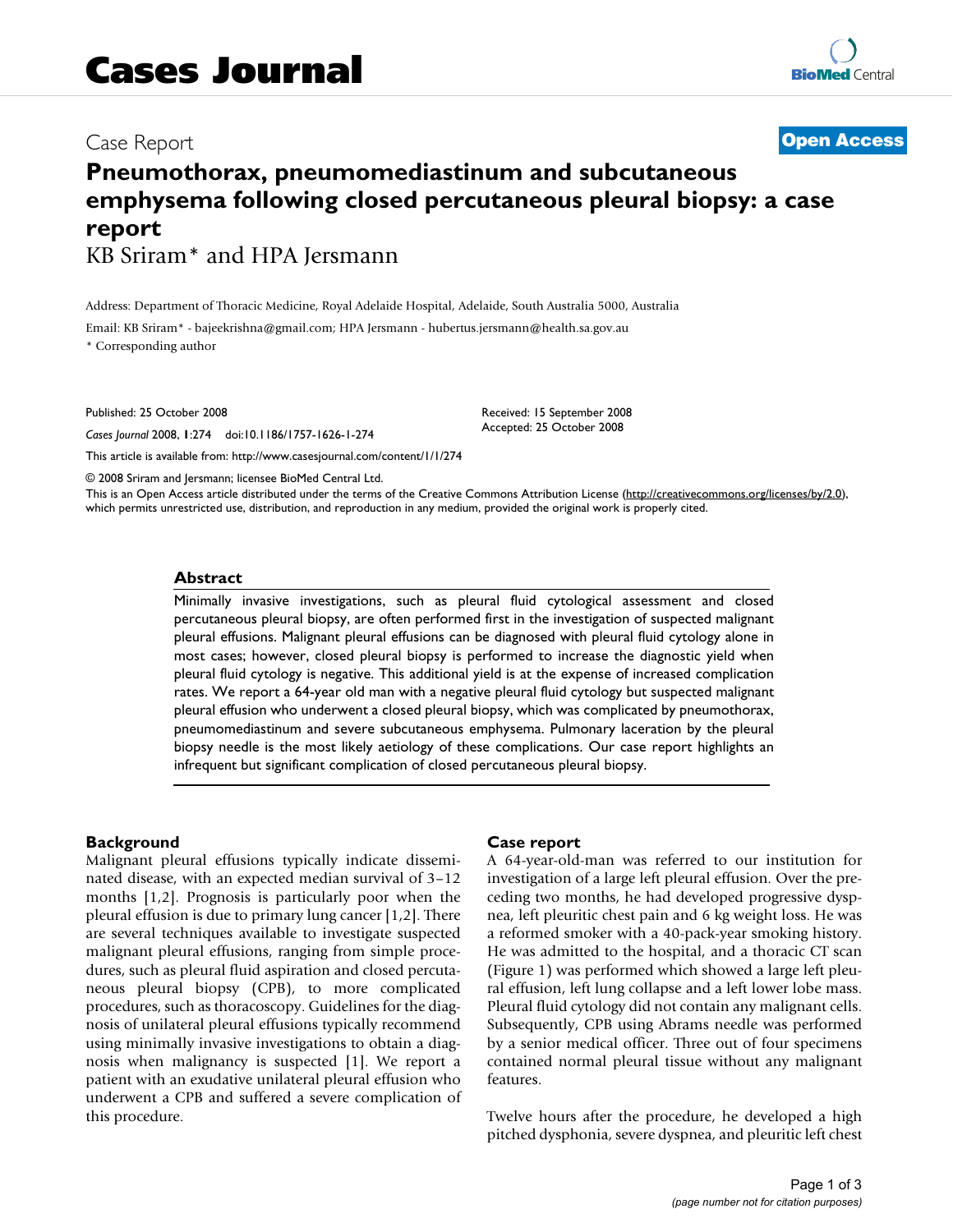

Figure l

**Coronal view of thoracic computed tomography scan showing large left pleural effusion and mass in the left lower lobe.**

pain. On examination, there was extensive subcutaneous emphysema along the chest wall extending to the neck. An emergency thoracic CT scan (Figure 2) was performed, which revealed subcutaneous emphysema, pneumothorax and pneumomediastinum. An intercostal chest tube was inserted, resulting in complete resolution of the pneumothorax. The subcutaneous emphysema, dysphonia and pneumomediastinum were resolved in seven days. The chest tube was successfully removed after seven days.



# Figure 2

**Coronal view of thoracic computed tomography scan showing pneumothorax, pneumomediastinum and subcutaneous emphysema which developed after iatrogenic pulmonary injury caused by Abrams pleural biopsy needle.**

Subsequently, a CT guided FNA of the left lower lobe mass was obtained. This revealed non-small cell lung cancer, subtype adenocarcinoma. The patient is currently receiving palliative chemotherapy with symptomatic improvement and no recurrence of the pleural effusion.

# **Discussion**

Malignant pleural effusions can be diagnosed by pleural fluid cytology alone in 60% of cases, and CPB can increase the diagnostic yield by 7%–27% [1]. Pleural biopsies are performed using either an Abrams' or Cope needle and can be successfully performed with limited training [[1,3], and [4]]. Pneumothorax develops in 3–15% of patients undergoing CPB, and of these patients, 1% requires chest tube drainage [1,3,4]. Pneumomediastinum and subcutaneous emphysema after CPB has not been commonly reported.

Pneumothorax most commonly develops due to entry of air through the biopsy needle or laceration to the lung parenchyma. We hypothesize that in our patient, laceration to the lung parenchyma rather than air entry through biopsy needle is the most likely pathogenetic mechanism. The injury probably produced a bronchopleural fistula, allowing air to track along the continuum between the endothoracic fascia of outer chest wall, pleural space and mediastinum, resulting in subcutaneous emphysema, pneumothorax and pneumomediastinum [5]. We believe that air in the subcutaneous tissues of the neck caused the patient's dysphonia, because as the subcutaneous emphysema resolved so did the dysphonia.

Because of the limited yield and risk of complications, CPB has been superseded by thoracoscopy in some centers. Thoracoscopy is diagnostic in 95% of malignant pleural effusions [6,7]. The high yield is due to the direct visualisation of the pleura and the ability to obtain large biopsy specimens from abnormal pleura. Additionally, thoracoscopy can be used to perform talc pleurodesis, producing effective symptom palliation [6,7]. However, the procedure is expensive, requires highly trained operators and is not widely available.

Our report illustrates the complications of pneumothorax, pneumomediastinum and subcutaneous emphysema after a non-diagnostic CPB. We believe that by being aware of the limitations of CPB, clinicians can better choose the appropriate test in the investigation of exudative unilateral pleural effusions.

# **Consent**

Written informed consent was obtained from the patient for publication of this case report and accompanying images. A copy of the written consent is available for review by the Editor-in-Chief of this journal.